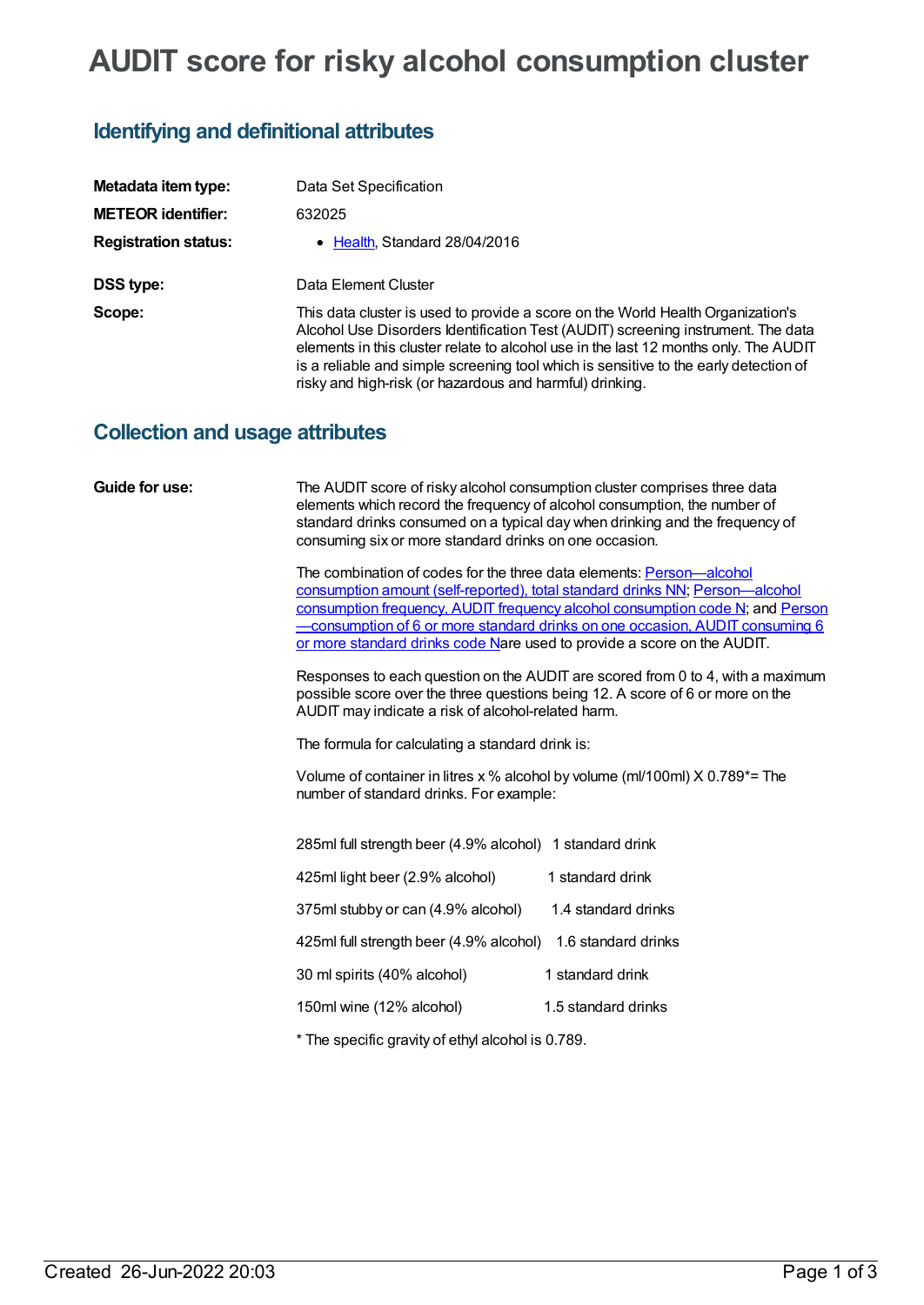#### **Collection methods:** The AUDIT contains the following questions:

Over the last 12 months:

- a) How often did you have a drink containing alcohol?
- 0 Never
- 1 Monthly or less
- 2 2-4 times a month
- 3 2-3 times a week
- 4 4 or more times a week

b) How many standard drinks would you have on a typical day when you were drinking?

- 0 1 or 2
- 1 3 or 4
- 2 5 or 6
- 3 7 to 9
- 4 10 or more
- c) How often did you have six or more standard drinks on one occasion?
- 0 Never
- 1 Less than monthly
- 2 Monthly
- 3 Weekly
- 4 Daily or almost daily

If the person's response to '(a) How often did you have a drink containing alcohol' is Never, do not ask questions (b) and (c).

The person should only record one answer to each question.

### **Source and reference attributes**

| <b>Submitting organisation:</b> | Australian Institute of Health and Welfare                                                                                                                                                          |
|---------------------------------|-----------------------------------------------------------------------------------------------------------------------------------------------------------------------------------------------------|
| Reference documents:            | Department of Health and Ageing 2009. The Australian Standard Drink. Canberra:<br>Department of Health and Ageing.                                                                                  |
|                                 | Babor T, Higgins-Biddle JC, Saunders JB, Monteiro MG 2001. The Alcohol Use<br>Disorders Identification Test Guidelines for Use in Primary Care. 2nd edn.<br>Switzerland: World Health Organization. |
| <b>Relational attributes</b>    |                                                                                                                                                                                                     |

| Related metadata | Supersedes AUDIT score of risky alcohol consumption cluster |
|------------------|-------------------------------------------------------------|
| references:      | • Health, Superseded 28/04/2016                             |